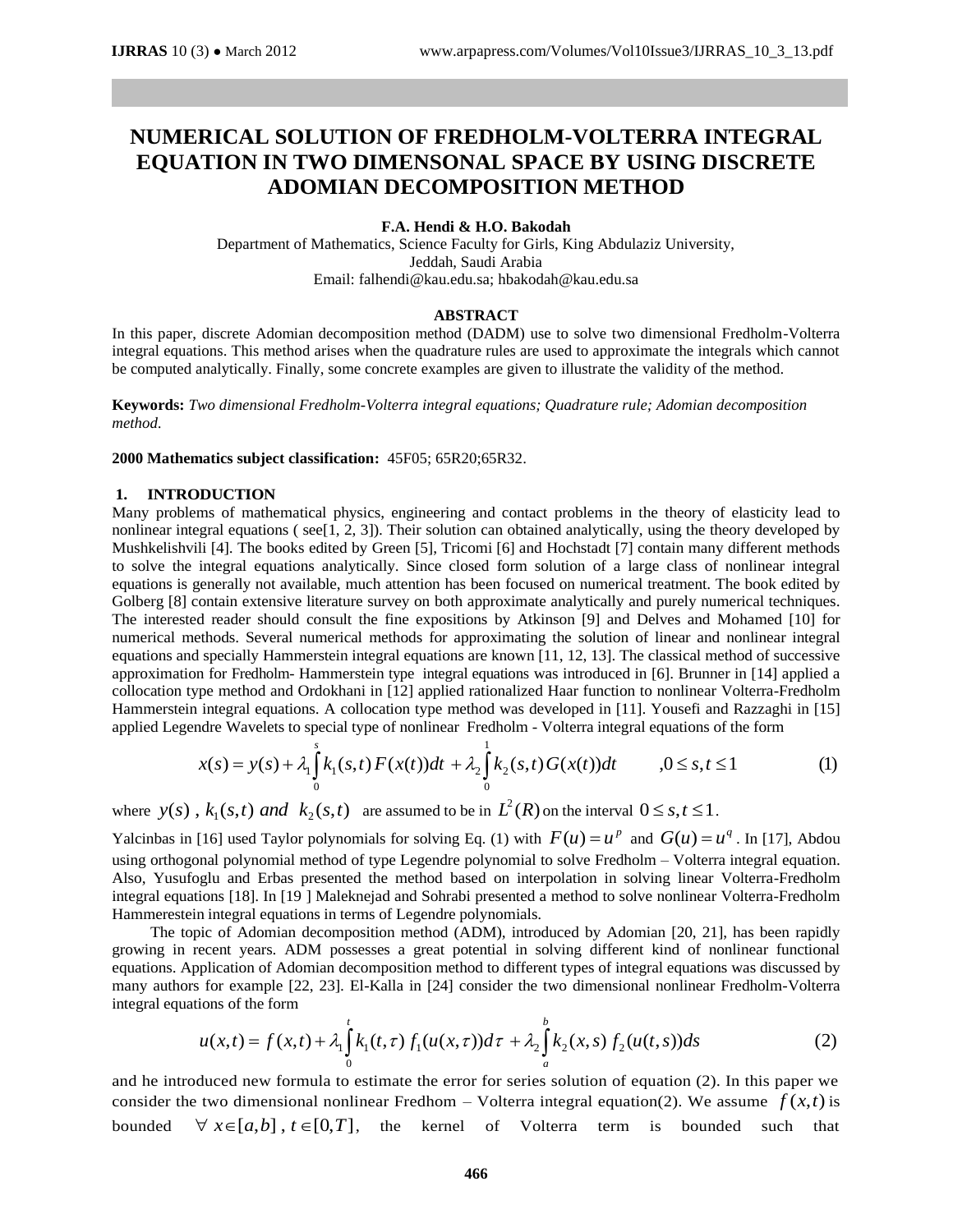$k_i(t,\tau) \leq M_1 \quad \forall 0 \leq \tau \leq t \leq T < \infty$  and the kemel<br>  $k_2(x,s) \leq M_3 \quad \forall a \leq x \leq s \leq b$ . The nonlinear  $|f_1(u) - f_1(z) \leq L_1 |u - z|$  and  $|f_2(u) - f_2(w)| \leq L_2 |w|$ <br>  $f_1(u) - f_2(z) \leq L_1 |u - z|$  and  $|g_2(u) - f_2(w)| \leq L_2 |w|$ <br>
be ompositio  $(t, \tau) \leq M_1 \quad \forall \quad 0 \leq \tau \leq t \leq T < \infty$  and the kernel of the Fredholm term is bounded such that  $k_2(x,s) \leq M_2 \quad \forall \ a \leq x \leq s \leq b.$  The nonlinear terms  $f_1(u)$  and  $f_2(u)$  are Lipschitzian with  $f_1(u) - f_1(z) \le L_1 |u-z|$  and  $|f_2(u) - f_2(w)| \le L_2 |u-w|$ . We apply a discrete version of the Adomian decomposition method to solve the equation(2). Discrete Adomian decomposition method introduced by Behiry *et al.* in [25] and applied to nonlinear Fredholm integral equations. This method arises when the quadrature rules are used to approximate the definite integrals which cannot be computed analytically. The discrete Adomian decomposition method (DADM) gives the numerical solution at noodes used in the quadrature rules.

The structure of this paper is as follows:

In section 2 we solve equation (2) by standard Adomian decomposition method. In section 3 the existence and uniqueness of the solution of equation (2)are assumed. In section 4 we solve the twodimensional nonlinear Fredholm-Volterra integral equation by discrete Adomian decomposition method. Then in section 5 we apply the proposed method in some examples, showing the accuracy and efficiency of the method.

#### **2. ADOMIAN DECOMPOSITION METHOD**

To set up the Adomian method, consider  $u(x,t)$  in the series form

$$
u(x,t) = \sum_{i=0}^{\infty} u_i(x,t)
$$
 (3)

where the components  $u_i(x,t)$  will be determined recurrently. The method defines the nonlinear functions  $f_1(u)$  *and*  $f_2(u)$  as the series

$$
f_1[u] = \sum_{n=0}^{\infty} A_n[u_0(t),...,n_n(t)]
$$
  
\n
$$
f_2[u] = \sum_{n=0}^{\infty} B_n[u_0(t),...,n_n(t)]
$$
\n(4)

where the traditional formulas of  $A_n$  and  $B_n$  are given by

$$
A_n[u_0(t),...,u_m(t)] = \frac{1}{n!} \frac{d^n}{d\alpha^n} \left[ f_1 \left\{ \sum_{i=0}^{\infty} \alpha^i u_i \right\} \right]_{\alpha=0}
$$
  

$$
B_n[u_0(t),...,u_m(t)] = \frac{1}{n!} \frac{d^n}{d\alpha^n} \left[ f_2 \left\{ \sum_{i=0}^{\infty} \alpha^i u_i \right\} \right]_{\alpha=0}
$$
 (5)

where  $\alpha$  is a formal parameter.

Substituting equation (3) and (4) into (2) to get

$$
\sum_{i=0}^{\infty} u_i(x,t) = f(x,t) + \lambda_1 \int_0^t k_1(t,\tau) \sum_{i=0}^{\infty} A_i d\tau + \lambda_2 \int_a^b k_2(x,s) \sum_{i=0}^{\infty} B_i ds, i \ge 0
$$

The components  $u_i(x,t)$ ,  $i \ge 0$  are computed using the following recursive relations

$$
u_0(t) = f(x,t) \tag{6}
$$

$$
u_{i+1}(x,t) = \lambda_1 \int_0^t k_1(t,\tau) A_i \ d\tau + \lambda_2 \int_a^b k_2(x,s) B_i \ ds , i \ge 0
$$
 (7)

It is noticed that the computation of each component  $u_i(x,t)$ ,  $i \ge 0$  requires the computation of integrals in equation(7). If the evaluation of integrals analytically is possible, the ADM can be applied in a simple manner.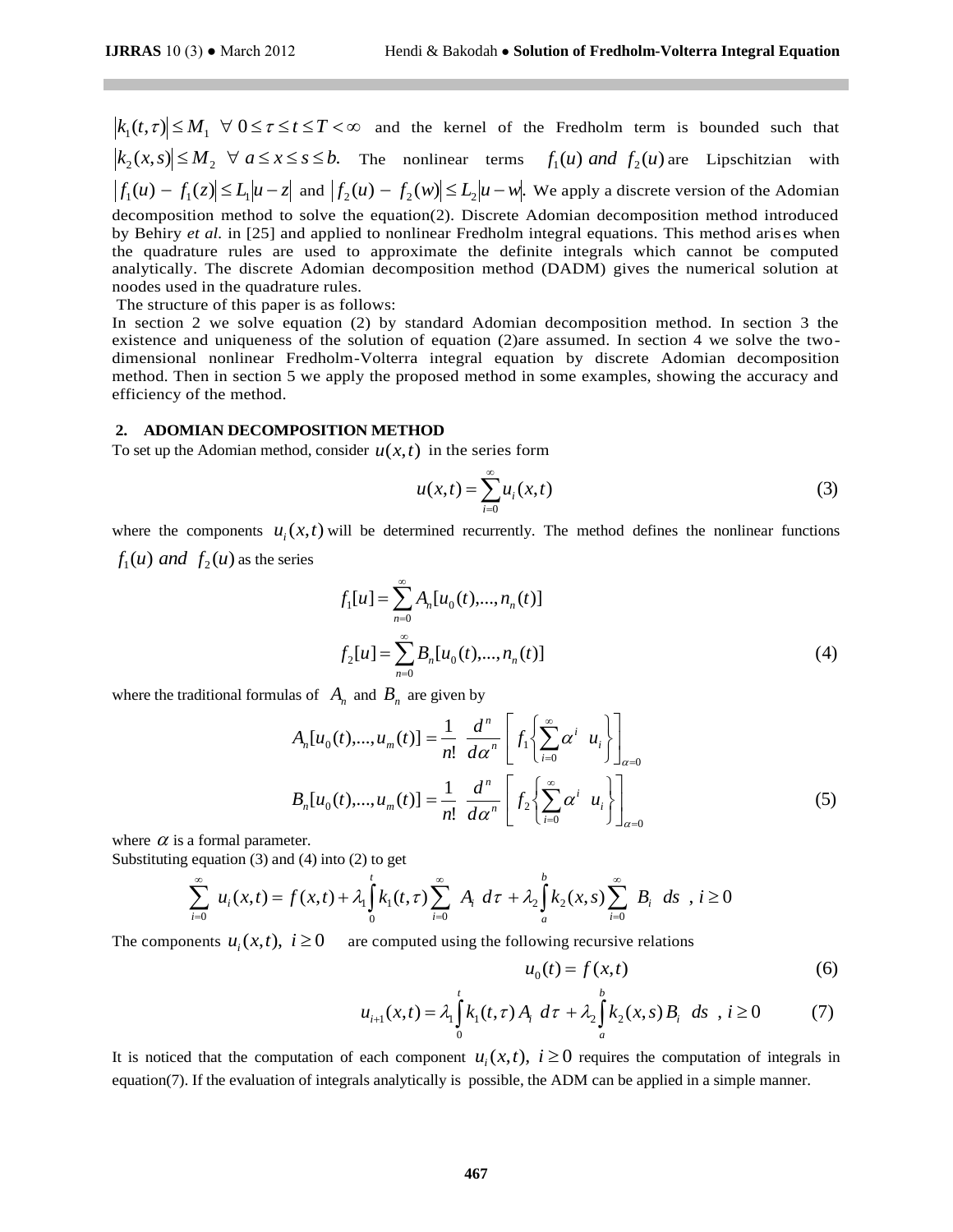## **3. THE EXISTENCE AND UNIQUENESS OF THE SOLUTION**

The convergence analysis of the Adomian series solution was studied for different problems and by many authors. Cherruault in [26] proved the convergence of the Adomian method for differential and operator equations and to specific type of equations in [27]. In the convergence analysis, Adomian's polynomials play a very important role, El-Kalla in [27] suggested an alternative approach for proving the convergence. This approach depends mainly on the accelerated Adomian polynomial. The formula of El-Kalla [28] is used directly to prove the convergence of the series solution to a class of nonlinear two dimensional integral equations and he proved the following theorems:

#### **Uniqueness Theorem (1)**

#### **Theorem (1)**

Problem (2) has a unique solution whenever

$$
0 < \alpha < 1 \quad , \ \alpha = \alpha_1 + \alpha_2 \quad , \ \alpha_1 = |\lambda_1| L_1 \ M_1 \ T \ , \ \alpha_2 = |\lambda_2| L_2 \ M_2 \ (b - a)
$$

**Convergence Theorem (2)** 

#### **Theorem (2)**

The series solution (3) of problem (2) using Adomian decomposition method converges if  $0 < \alpha < 1$  and  $f(x,t)$ bounded on the interval  $J = [a, b] \times [0, T]$ .

#### **Error Estimate** (3)

#### **Theorem (3)**

The maximum absolute truncation error of the series solution (3) to problem (2) is estimated to be

$$
\max_{\forall x, t \in J} \left| u(x, t) - \sum_{i=0}^{m} u_i(x, t) \right| \leq \frac{\alpha^m}{1 - \alpha} \left( \frac{\varphi_1 \alpha_1}{L_1} + \frac{\varphi_2 \alpha_2}{L_2} \right)
$$
(8).

where

$$
\varphi_1 = \max_{\forall x, i \in J} |f_1(u_0)| \quad \text{and} \quad \varphi_2 = \max_{\forall x, i \in J} |f_2(u_0)|
$$

### **4. DISCRETE ADOMIAN DECOMPOSITION METHOD**

In the cases where the evaluation of integrals in (7) is analytically impossible, the ADM cannot be applied, so we consider any numerical integration scheme be given by the following formula

$$
\int_a^b g(s) \, ds \approx \sum_{j=0}^n w_{n,j} g(s_{n,j})
$$

where  $g(s)$  is continuous function  $s_{n,j} = a + jh$  are the nodes of the quadrature rule,  $h = \frac{b-a}{n}$  and  $W_{n,j}$ ,  $n = 0,1,2,3,...$  are the weights functions.

In order to use the quadrature rule for equation (7), let  $\tau = t \quad v$ , we get

$$
u_{i+1}(x,t) = \lambda_1 \ t \int_0^1 k_1(t,t \nu) A_i \ dv + \lambda_2 \int_a^b k_2(x,s) B_i \ ds \ (i \ge 0)
$$
 (9)

Now by applying quadrature integration formula, equation(9) may be approximated as

$$
u_{i+1}(x,t_i) = \lambda_1 \sum_{r=0}^{n} w_{1r} \ k_1(t,v_i) A_{i,r} + \lambda_2 \sum_{r=0}^{n} w_{2r} \ k_2(x,s_i) B_{i,r} \quad , i \ge 0 \tag{10}
$$

The approximate solution of equation(2) using DADM can be obtained by summing the approximate values to the components  $u_i(x,t)$ ,  $i \ge 0$  represented by equations (6) and (10) at the nodes  $s_{n,i}$ ,  $i = 0,1,2,3,...,n$ .

The solution  $u_i(x_{n,i}, t_{n,i})$ ,  $i \ge 0$  at these nodes using DADM of equation (2) can be written as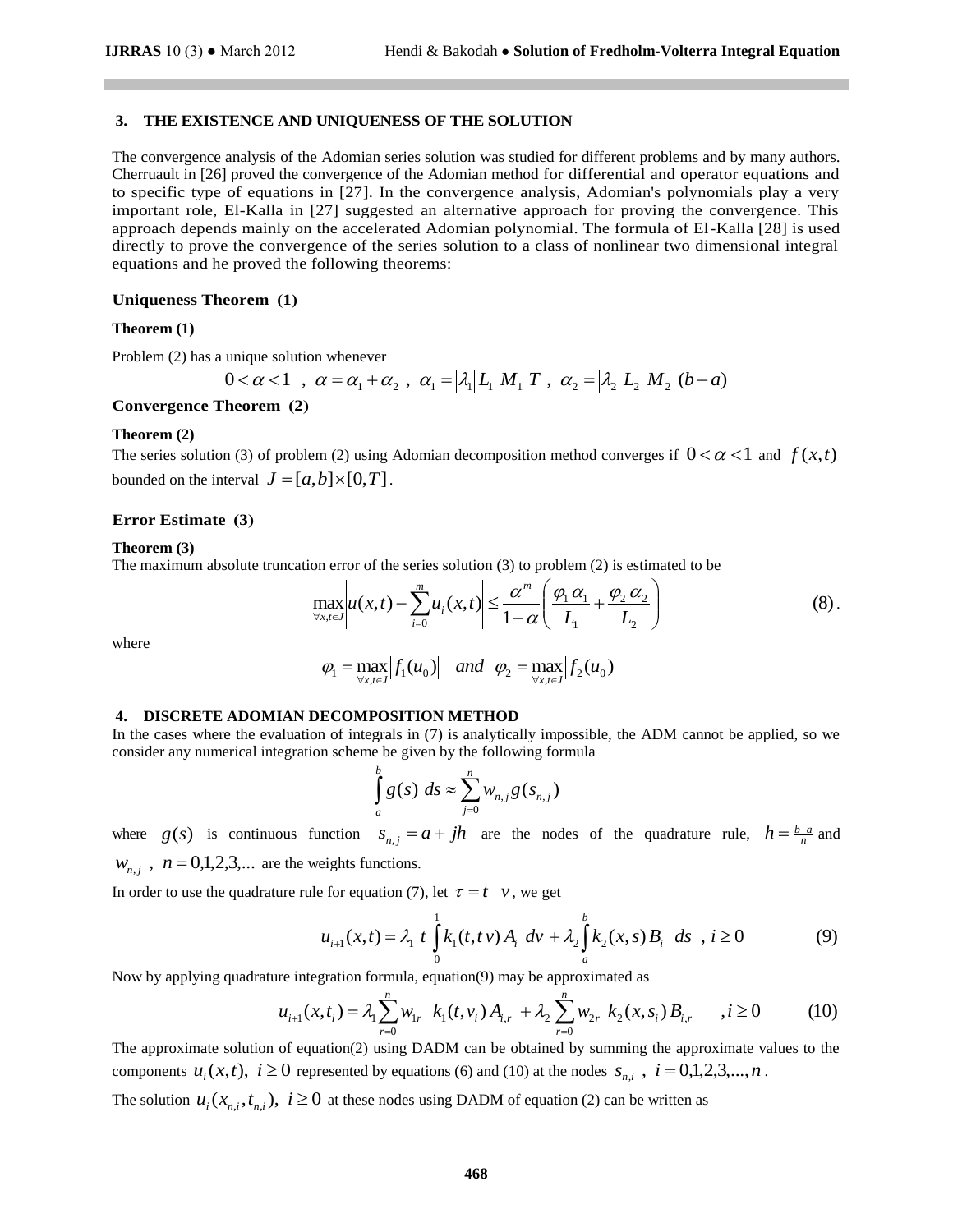$$
u(x_{n,i}, t_{n,i}) = \sum_{i=0}^{\infty} u_i(x_{n,i}, t_{n,i})
$$
\n(11)

In practice all the terms of the series in (11) cannot be determined and the solution will be approximated by series of the form

$$
\varphi(x_{n,i}, t_{n,i}) = \sum_{i=0}^{n} u_i(x_{n,i}, t_{n,i})
$$

#### **5. ILLUSTRATIVE EXAMPLES**

In this section, we applied presented method in this paper for solving integral equation (2) and solved some examples. In these examples we used Simpson's rule to approximate the integrals. The computations associated with the example were performed using Mathematica 7.0 software.

#### **Example 1**

$$
u(x,t) = f(x,t) - \int_{0}^{t} k_1(t,\tau) \ u(x,\tau) d\tau - \int_{0}^{1} k_2(x,s) \ u(t,s) ds \qquad , \ 0 \le x,t \le 1
$$

where

$$
k_1(t,\tau) = -4t^2 + \tau t \quad , \quad k_2(x,s) = 5x + 2s^2 - 5 \quad ,
$$
  

$$
f(x,t) = -10 + xt - 2t + \frac{5}{2}x(6+t) - \frac{1}{6}t^3(36+10xt)
$$

with the exact solution  $u(x,t) = xt + 3$ 

Table (1) shows the computed error  $\left|e_{m}^{n}\right| = \left|u_{exact} - u_{appr}\right|$ .  $e_m^n = |u_{exact} - u_{appx}|$ , where *m* is the number of components  $u_0, u_1, ..., u_m$ , and  $n$  is the number of the nodes of the quadrature rule.

|          |                                      | $u(x_{n,i}, t_{n,i}) = \sum_{i=0} u_i(x_{n,i}, t_{n,i})$           |                                                                                                                                       | (11) |  |  |  |  |
|----------|--------------------------------------|--------------------------------------------------------------------|---------------------------------------------------------------------------------------------------------------------------------------|------|--|--|--|--|
|          |                                      |                                                                    | erms of the series in (11) cannot be determined and the solution will be approximated                                                 |      |  |  |  |  |
| ı        |                                      |                                                                    |                                                                                                                                       |      |  |  |  |  |
|          |                                      |                                                                    |                                                                                                                                       |      |  |  |  |  |
|          |                                      | $\varphi(x_{n,i}, t_{n,i}) = \sum_{i=0}^{n} u_i(x_{n,i}, t_{n,i})$ |                                                                                                                                       |      |  |  |  |  |
|          | <b>IVE EXAMPLES</b>                  |                                                                    |                                                                                                                                       |      |  |  |  |  |
|          |                                      |                                                                    | applied presented method in this paper for solving integral equation (2) and solved                                                   |      |  |  |  |  |
|          |                                      |                                                                    | in these examples we used Simpson's rule to approximate the integrals. The                                                            |      |  |  |  |  |
|          |                                      |                                                                    | iated with the example were performed using Mathematica 7.0 software.                                                                 |      |  |  |  |  |
|          |                                      |                                                                    |                                                                                                                                       |      |  |  |  |  |
|          |                                      |                                                                    |                                                                                                                                       |      |  |  |  |  |
|          |                                      |                                                                    |                                                                                                                                       |      |  |  |  |  |
|          |                                      |                                                                    | $= f(x,t) - \int_{0}^{t} k_1(t,\tau) u(x,\tau) d\tau - \int_{0}^{t} k_2(x,s) u(t,s) ds$ , $0 \le x, t \le 1$                          |      |  |  |  |  |
|          |                                      |                                                                    |                                                                                                                                       |      |  |  |  |  |
|          |                                      |                                                                    | $k_1(t,\tau) = -4t^2 + \tau t$ , $k_2(x,s) = 5x + 2s^2 - 5$ ,                                                                         |      |  |  |  |  |
|          |                                      |                                                                    |                                                                                                                                       |      |  |  |  |  |
|          |                                      |                                                                    | $f(x,t) = -10 + xt - 2t + \frac{5}{2}x(6+t) - \frac{1}{6}t^3(36+10xt)$                                                                |      |  |  |  |  |
|          | on $u(x,t) = xt + 3$                 |                                                                    |                                                                                                                                       |      |  |  |  |  |
|          |                                      |                                                                    | omputed error $\left e_m^n\right  = \left u_{exact} - u_{appn}\right $ , where <i>m</i> is the number of components $u_0, u_1, , u_m$ |      |  |  |  |  |
|          |                                      |                                                                    |                                                                                                                                       |      |  |  |  |  |
|          | of the nodes of the quadrature rule. |                                                                    |                                                                                                                                       |      |  |  |  |  |
|          |                                      |                                                                    |                                                                                                                                       |      |  |  |  |  |
|          | t                                    | x                                                                  | $e_5^8$                                                                                                                               |      |  |  |  |  |
|          | 0.125                                | 0.00                                                               | 1.17911E-4                                                                                                                            |      |  |  |  |  |
|          |                                      | 0.125                                                              | 1.31059E-3                                                                                                                            |      |  |  |  |  |
|          |                                      | 0.250                                                              | 6.8627E-3                                                                                                                             |      |  |  |  |  |
|          |                                      | 0.375                                                              | 3.17028E-2                                                                                                                            |      |  |  |  |  |
|          |                                      | 0.500                                                              | 1.27255E-1                                                                                                                            |      |  |  |  |  |
|          | 0.250                                | 0.00                                                               | 1.111361E-4                                                                                                                           |      |  |  |  |  |
|          |                                      | 0.125                                                              | 1.23778E-3                                                                                                                            |      |  |  |  |  |
|          |                                      | 0.250                                                              | 6.50074E-3                                                                                                                            |      |  |  |  |  |
|          |                                      | 0.375                                                              | 2.82015E-2                                                                                                                            |      |  |  |  |  |
|          |                                      | 0.500                                                              | 1.13418E-1                                                                                                                            |      |  |  |  |  |
|          | 0.375                                | 0.00                                                               | 1.055E-4                                                                                                                              |      |  |  |  |  |
|          |                                      | 0.125                                                              | 1.117264E-3<br>6.15905E-3                                                                                                             |      |  |  |  |  |
|          |                                      | 0.250<br>0.375                                                     | 2.67301E-2                                                                                                                            |      |  |  |  |  |
|          |                                      | 0.500                                                              | $1.07631E-1$                                                                                                                          |      |  |  |  |  |
|          | 0.500                                | 0.00                                                               | $1.0022E - 4$                                                                                                                         |      |  |  |  |  |
|          |                                      | 0.125                                                              | 1.11140E-3                                                                                                                            |      |  |  |  |  |
|          |                                      | 0.250                                                              | 5.85161E-3                                                                                                                            |      |  |  |  |  |
|          |                                      | 0.375                                                              | 2.5479E-2                                                                                                                             |      |  |  |  |  |
|          |                                      | 0.500                                                              | 1.02453E-1                                                                                                                            |      |  |  |  |  |
|          |                                      |                                                                    |                                                                                                                                       |      |  |  |  |  |
| Table(1) |                                      |                                                                    |                                                                                                                                       |      |  |  |  |  |
|          |                                      |                                                                    |                                                                                                                                       |      |  |  |  |  |
|          |                                      |                                                                    |                                                                                                                                       |      |  |  |  |  |
|          |                                      |                                                                    |                                                                                                                                       |      |  |  |  |  |
|          |                                      |                                                                    |                                                                                                                                       |      |  |  |  |  |
|          |                                      |                                                                    |                                                                                                                                       |      |  |  |  |  |
| 469      |                                      |                                                                    |                                                                                                                                       |      |  |  |  |  |

**Table(1)**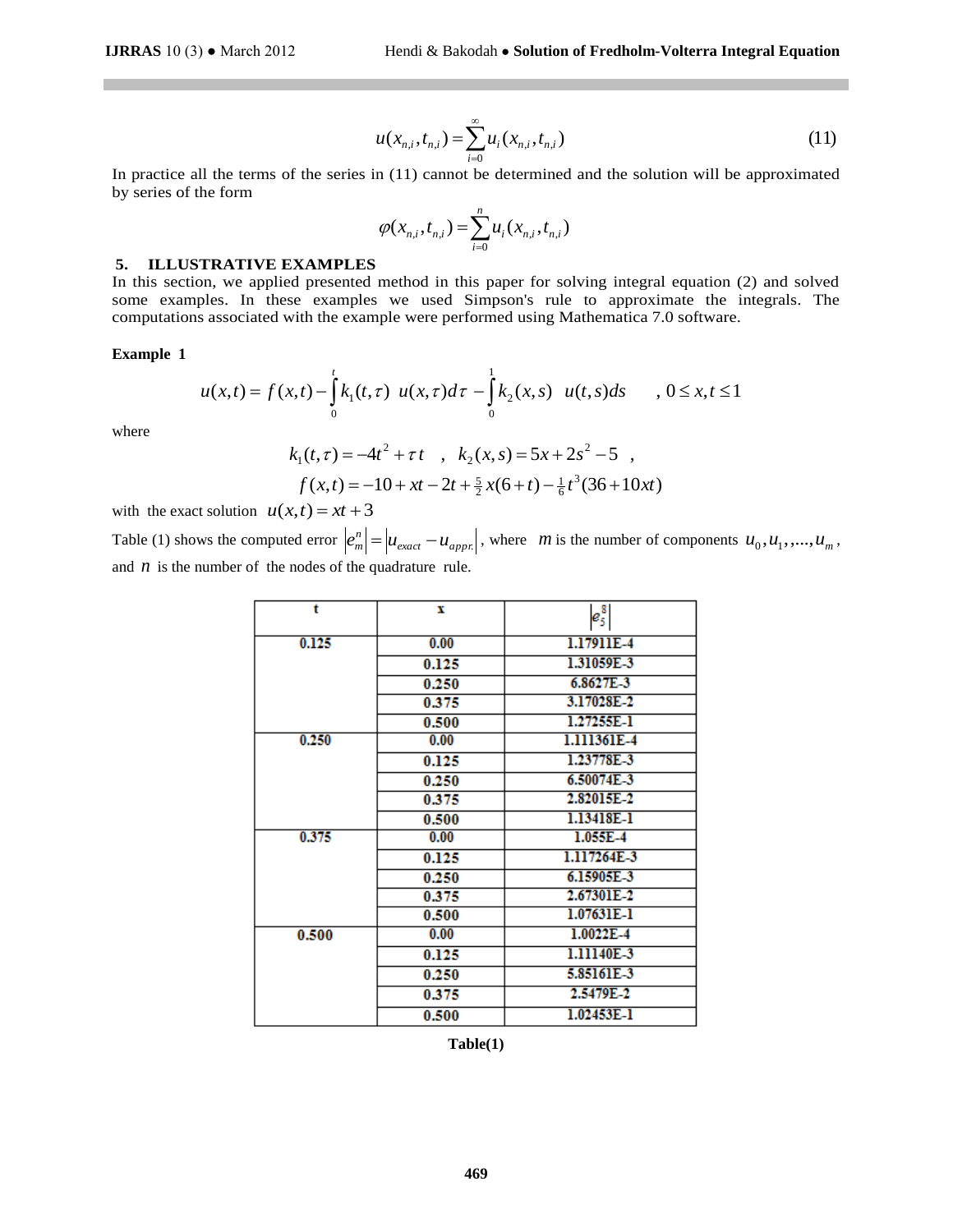**Example 2** 

$$
u(x,t) = f(x,t) + \frac{1}{10} \int_{0}^{t} (t-\tau) \ u^{2}(x,\tau) d\tau + \frac{1}{2} \int_{0}^{1} (x^{2} - s) \ u^{2}(t,s) ds
$$

$$
f(x,t) = \frac{t}{120} [t(1-2x^{2}) + 120x(1-x) - t^{3}x^{2}(1-x)^{2}]
$$

With the exact solution  $u(x,t) = xt(1-x)$ .

Table (2) shows the computed error  $\left| e_{m}^{n} \right| = \left| u_{exact} - u_{appn} \right|$  $e_m^n = |u_{exact} - u_{appx}|$ , where *m* is the number of components  $u_0, u_1, ..., u_m$ , and  $n$  is the nodes of the quadrature rule.

| t     | $\mathbf{x}$ | $ e_8 $    | t     | $\mathbf x$         | $ e_8 $    |
|-------|--------------|------------|-------|---------------------|------------|
| 0.125 | 0.00         | 0.0        | 0.625 | $\boldsymbol{0.00}$ | 0.0        |
|       | 0.125        | 1.22932E-7 |       | 0.125               | 2.79622E-8 |
|       | 0.250        | 4.90712E-7 |       | 0.250               | 1.12427E-7 |
|       | 0.375        | 1.10179E-6 |       | 0.375               | 2.54232E-7 |
|       | 0.500        | 1.9546E-6  |       | 0.500               | 4.54145E-7 |
|       | 0.625        | 3.04722E-6 |       | 0.625               | 7.12787E-7 |
|       | 0.750        | 4.37711E-6 |       | 0.750               | 1.03051E-6 |
|       | 0.875        | 5.95338E-6 |       | 0.875               | 1.40721E-6 |
|       | 1.00         | 7.74075E-6 |       | 1.00                | 1.84213E-6 |
| 0.250 | 0.00         | 0.0        | 0.750 | 0.00                | 0.0        |
|       | 0.125        | 1.11061E-7 |       | 0.125               | 1.55655E-8 |
|       | 0.250        | 4.43431E-7 |       | 0.250               | 6.09579E-8 |
|       | 0.375        | 9.95886E-7 |       | 0.375               | 1.34263E-7 |
|       | 0.500        | 1.76717E-6 |       | 0.500               | 2.33668E-7 |
|       | 0.625        | 2.75592E-6 |       | 0.625               | 3.57545E-7 |
|       | 0.750        | 3.96055E-6 |       | 0.750               | 5.04573E-7 |
|       | 0.875        | 5.37903E-6 |       | 0.875               | 6.73899E-7 |
|       | 1.00         | 7.00861E-6 |       | 1.00                | 8.6534E-7  |
| 0.375 | 0.00         | 0.0        | 0.875 | 0.00                | 0.0        |
|       | 0.125        | 9.12754E-8 |       | 0.125               | 6.70073E-8 |
|       | 0.250        | 3.64623E-7 |       | 0.250               | 2.65863E-7 |
|       | 0.375        | 8.19321E-7 |       | 0.375               | 5.93362E-7 |
|       | 0.500        | 1.45462E-6 |       | 0.500               | 1.04640E-6 |
|       | 0.625        | 2.2697E-6  |       | 0.625               | 1.62207E-6 |
|       | 0.750        | 3.26351E-6 |       | 0.750               | 2.31774E-6 |
|       | 0.875        | 4.43464E-6 |       | 0.875               | 3.13118E-6 |
|       | 1.00         | 5.78099E-6 |       | 1.00                | 4.06076E-6 |
| 0.500 | 0.00         | 0.0        | 1.00  | 0.00                | 0.0        |
|       | 0.125        | 6-35759E-8 |       | 0.125               | 1.26363E-7 |
|       | 0.250        | 2.54288E-7 |       | 0.250               | 5.02284E-7 |
|       | 0.375        | 5.72099E-7 |       | 0.375               | 1.12303E-6 |
|       | 0.500        | 1.01693E-6 |       | 0.500               | 1.98393E-6 |
|       | 0.625        | 1.58861E-6 |       | 0.625               | 3.08039E-6 |
|       | 0.750        | 2.28672E-6 |       | 0.750               | 4.40798E-6 |
|       | 0.875        | 3.11046E-6 |       | 0.875               | 5.96246E-6 |
|       | 1.00         | 4.05886E-6 |       | 1.00                | 7.73989E-6 |

**Table(2)**

**470**